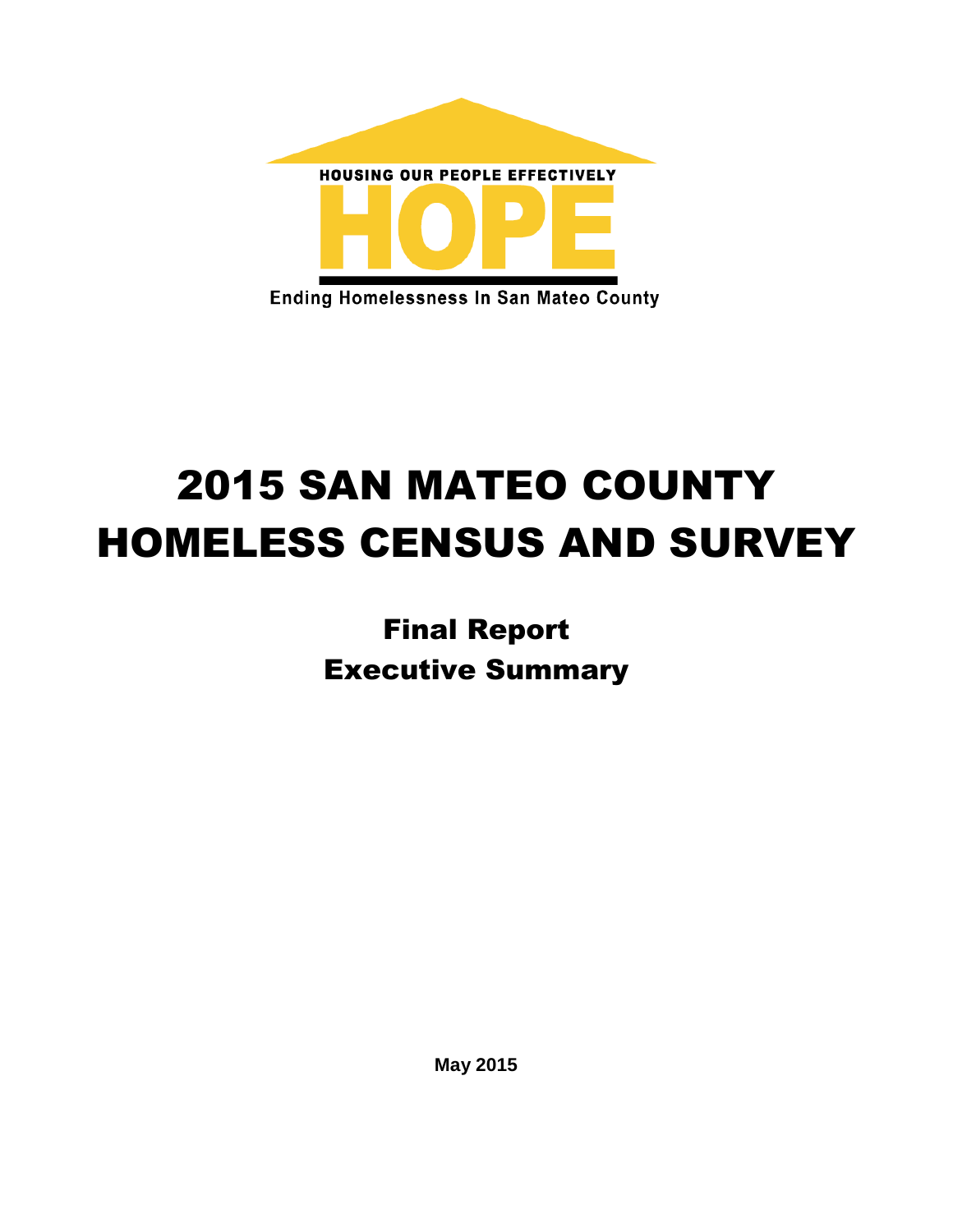## **2015 San Mateo County Homeless Census and Survey**

This executive summary provides an overview of key results from the 2015 San Mateo County Homeless Census and Survey.

### **1. Number of Homeless People**

The 2015 Census determined that there were **1,772 homeless people in San Mateo County on the night of January 22, 2015** comprised of:

- 775 unsheltered homeless people (living on streets, in vehicles, in homeless encampments) and,
- 997 sheltered homeless people (in emergency shelters, transitional housing, motel voucher programs, residential treatment, jails, and hospitals).

#### **2. Number of Homeless Households**

The 1,772 homeless people counted comprised **1,387 households** as follows**:**

- 1,240 "adults only" households, i.e. without dependent children (89%);
- 147 family" households, i.e., with dependent children (11%)

#### **3. Overview of Results**

There was a 40% decrease in the number of unsheltered people in 2015 compared to 2013.

There were several factors that contributed to this decrease:

- Enumerators observed fewer homeless people on the street compared to 2013, including zero families with children;
- Enumerators counted fewer cars, vans and RVs with sleeping occupants than in 2013;
- Based on responses to interviews with a representative sample of unsheltered homeless people, we estimated that there were fewer people per vehicle and encampment than in 2013.

The sheltered count increased in comparison to 2013, though only by a factor of 2%. The total number of sheltered people went up from 982 in 2013 to 997 in 2015. Given that the inventory of available shelter and transitional housing beds has changed relatively little in the past two years, this increase is likely due to fluctuations in bed utilization rate.

The percentage of households with children versus those without children went up slightly from 2013 to 2015. In 2015, 89% of households were either single individuals or couples without children and 11% were households with children. In 2013, this split was 90% adult households and 10% families with children.

The table on the next page presents the results from 2009 through 2015.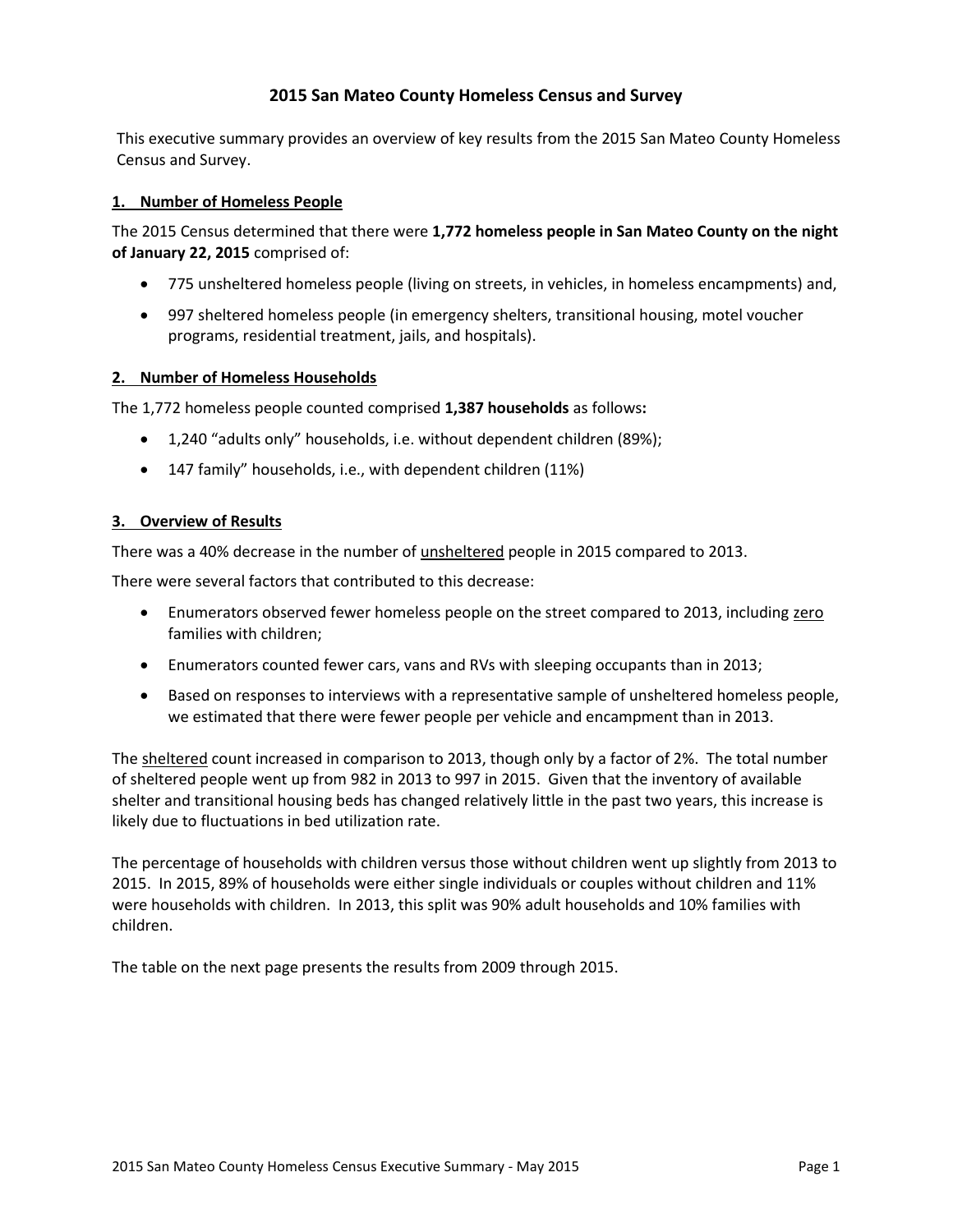### **4. Comparison to Prior Results**

The 2015 Homeless Census identified about 25% fewer homeless people than the previous 2013 Census. This reverses a trend of increasing counts from 2009 to 2013, as shown in the chart below.

| <b>Location</b>                  | 2009  | 2011  | 2013  | 2015  | <b>Net</b><br><b>Change</b><br>(2013 to<br>2015) | %<br><b>Change</b><br>$(2013$ to<br>2015) |
|----------------------------------|-------|-------|-------|-------|--------------------------------------------------|-------------------------------------------|
| <b>Street Count</b>              |       |       |       |       |                                                  |                                           |
| People Observed on Streets       | 422   | 466   | 353   | 331   | $-22$                                            | $-6%$                                     |
| People in Cars                   | 96    | 126   | 231   | 157   | $-74$                                            | $-32%$                                    |
| People in RVs                    | 170   | 246   | 392   | 151   | $-241$                                           | $-61%$                                    |
| People in Encampments            | 115   | 324   | 323   | 136   | $-187$                                           | $-58%$                                    |
| <b>Subtotal Street Count</b>     | 803   | 1,162 | 1,299 | 775   | $-524$                                           | $-40%$                                    |
|                                  |       |       |       |       |                                                  |                                           |
| <b>Shelter Count</b>             |       |       |       |       |                                                  |                                           |
| People in Emergency Shelters     | 267   | 215   | 243   | 187   | -56                                              | $-23%$                                    |
| People in Motel Voucher Programs | 74    | 43    | 29    | 67    | 38                                               | 131%                                      |
| People in Transitional Housing   | 403   | 441   | 431   | 454   | 23                                               | 5%                                        |
| People in Institutions           | 249   | 288   | 279   | 289   | 10                                               | 4%                                        |
| <b>Subtotal Shelter Count</b>    | 993   | 987   | 982   | 997   | 15                                               | 2%                                        |
|                                  |       |       |       |       |                                                  |                                           |
| <b>TOTAL HOMELESS PEOPLE</b>     | 1,796 | 2,149 | 2,281 | 1,772 | $-509$                                           | $-24%$                                    |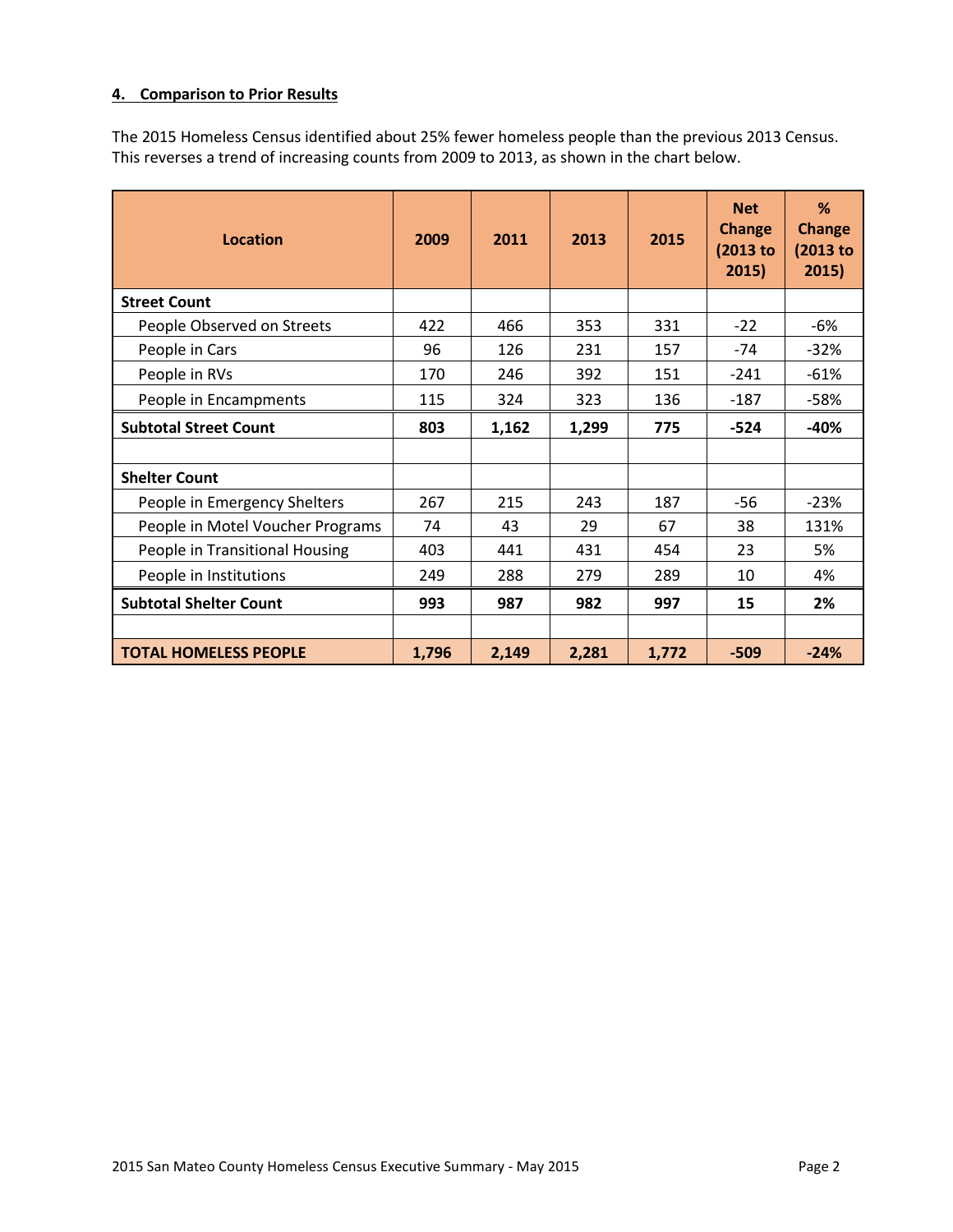# **5. Geographic Breakdown**

## A. 2015 Distribution of Homeless People by City

The following chart summarizes the geographic distribution of the homeless people who were counted in the 2015 Census. This includes both unsheltered and sheltered locations.

| <b>City</b>                              | <b>Unsheltered</b> | <b>Sheltered</b> | <b>Total</b>   |
|------------------------------------------|--------------------|------------------|----------------|
| Airport                                  | $\mathbf{1}$       | 0                | $\mathbf{1}$   |
| Atherton                                 | $\mathbf{1}$       | $\mathbf 0$      | $\mathbf{1}$   |
| <b>Belmont</b>                           | 11                 | $\mathbf 0$      | 11             |
| <b>Brisbane</b>                          | 21                 | $\mathbf 0$      | 21             |
| Burlingame                               | $\overline{7}$     | 24               | 31             |
| Colma                                    | 3                  | $\pmb{0}$        | 3              |
| Daly City                                | 32                 | 11               | 43             |
| East Palo Alto                           | 95                 | 83               | 178            |
| <b>Foster City</b>                       | $\mathbf 0$        | 0                | 0              |
| Half Moon Bay                            | 84                 | $\mathbf 0$      | 84             |
| Hillsborough                             | $\mathbf 0$        | 0                | 0              |
| Menlo Park                               | 27                 | 146              | 173            |
| Millbrae                                 | 8                  | $\boldsymbol{0}$ | 8              |
| Pacifica                                 | 63                 | $\mathbf 0$      | 63             |
| Portola Valley                           | $\mathbf 0$        | $\overline{0}$   | $\overline{0}$ |
| <b>Redwood City</b>                      | 223                | 314              | 537            |
| San Bruno                                | 8                  | 3                | 11             |
| San Carlos                               | 20                 | $\overline{0}$   | 20             |
| San Mateo                                | 82                 | 186              | 268            |
| South San Francisco                      | 55                 | 86               | 141            |
| Unincorporated                           | 32                 | $\mathbf 0$      | 32             |
| Coastside                                | 22                 | $\boldsymbol{0}$ | 22             |
| Central - Highlands/Baywood              | $\mathbf 0$        | $\overline{0}$   | $\overline{0}$ |
| North - Broadmoor                        | $\mathbf 0$        | $\mathbf 0$      | $\overline{0}$ |
| South - N Fair Oaks, Emerald Lk, West MP | 10                 | $\mathbf 0$      | 10             |
| Woodside                                 | $\overline{2}$     | $\overline{0}$   | $\overline{2}$ |
| <b>Scattered Sites</b>                   | $\mathbf 0$        | 95               | 95             |
| Confidential                             | $\mathbf 0$        | 49               | 49             |
| <b>TOTAL</b>                             | 775                | 997              | 1,772          |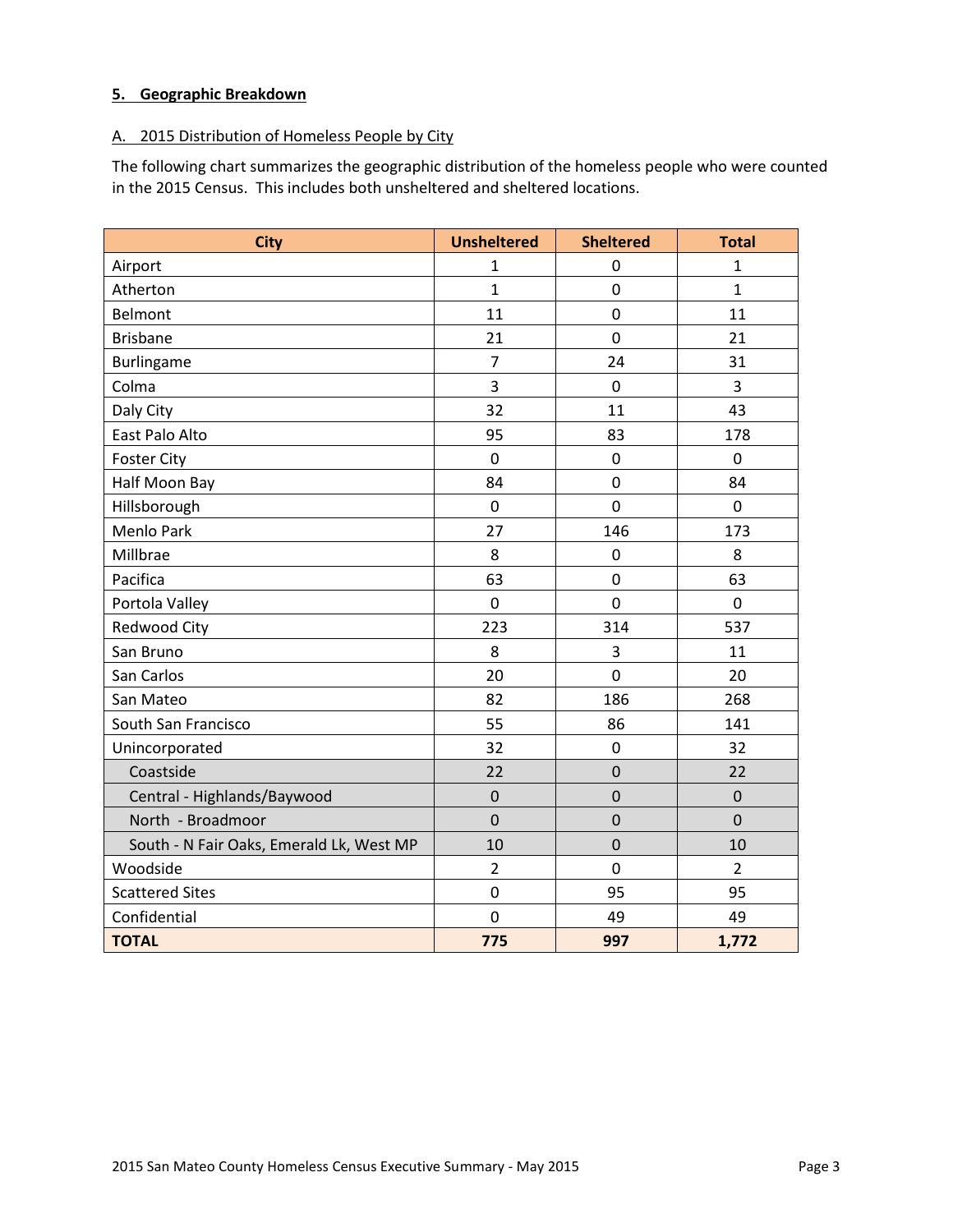### B. Unsheltered Homeless Population by City – 2009 Through 2015

The table below shows the unsheltered population in each jurisdiction over the past four counts (2009 through 2015). The final columns show the net and percent change between 2013 and 2015. For most jurisdictions the count went down, which is consistent with the reduction in unsheltered homelessness community-wide.

| City                   | 2009<br>Count  | 2011<br>Count  | 2013<br>Count  | 2015<br>Count  | <b>Net</b><br>Change<br>$(2013 -$<br>2015) | <b>Percent</b><br>Change<br>$(2013 -$<br>2015) |
|------------------------|----------------|----------------|----------------|----------------|--------------------------------------------|------------------------------------------------|
| Airport                | $\overline{4}$ | 9              | 5              | $\mathbf{1}$   | $-4$                                       | $-80%$                                         |
| Atherton               | $\overline{0}$ | $\mathbf{1}$   | $\overline{0}$ | $\mathbf{1}$   | $\mathbf{1}$                               | <b>NA</b>                                      |
| <b>Belmont</b>         | 5              | $\mathbf{1}$   | 43             | 11             | $-32$                                      | $-74%$                                         |
| <b>Brisbane</b>        | $\mathbf{1}$   | $\mathbf 0$    | 34             | 21             | $-13$                                      | $-38%$                                         |
| Burlingame             | 8              | $\overline{3}$ | 13             | $\overline{7}$ | $-6$                                       | $-46%$                                         |
| Colma                  | $\mathbf 0$    | $\mathbf 1$    | $\overline{7}$ | 3              | $-4$                                       | $-57%$                                         |
| Daly City              | 49             | 44             | 27             | 32             | 5                                          | 20%                                            |
| East Palo Alto         | 204            | 385            | 119            | 95             | $-24$                                      | $-20%$                                         |
| <b>Foster City</b>     | $\overline{0}$ | $\overline{0}$ | $\overline{7}$ | $\overline{0}$ | $-7$                                       | $-100%$                                        |
| Half Moon Bay          | 19             | 41             | 114            | 84             | $-30$                                      | $-26%$                                         |
| Hillsborough           | $\mathbf 0$    | $\mathbf 0$    | $\mathbf 0$    | $\mathbf 0$    | $\mathbf 0$                                | 0%                                             |
| <b>Menlo Park</b>      | 25             | 72             | 16             | 27             | 11                                         | 71%                                            |
| Millbrae               | $\mathbf{1}$   | $\mathbf{1}$   | 21             | 8              | $-13$                                      | $-61%$                                         |
| Pacifica               | 16             | 95             | 150            | 63             | $-87$                                      | $-58%$                                         |
| Portola Valley         | 3              | 16             | $\overline{2}$ | $\mathbf 0$    | $-2$                                       | $-100%$                                        |
| Redwood City           | 220            | 233            | 307            | 223            | $-84$                                      | $-27%$                                         |
| San Bruno              | 34             | 14             | 99             | 8              | $-91$                                      | $-92%$                                         |
| San Carlos             | 11             | 9              | 10             | 20             | 10                                         | 102%                                           |
| San Mateo              | 99             | 68             | 103            | 82             | $-21$                                      | $-21%$                                         |
| South San Francisco    | $\overline{7}$ | 122            | 172            | 55             | $-117$                                     | $-68%$                                         |
| Unincorporated         | 95             | 47             | 46             | 32             | $-14$                                      | $-30%$                                         |
| Woodside               | $\overline{2}$ | $\mathbf 0$    | $\overline{7}$ | $\overline{2}$ | $-5$                                       | $-69%$                                         |
| <b>Scattered Sites</b> | $\mathbf 0$    | $\mathbf 0$    | $\mathbf 0$    | $\mathbf 0$    | $\mathbf 0$                                | <b>NA</b>                                      |
| <b>TOTAL</b>           | 803            | 1,162          | 1,299          | 775            | $-524$                                     | $-40%$                                         |